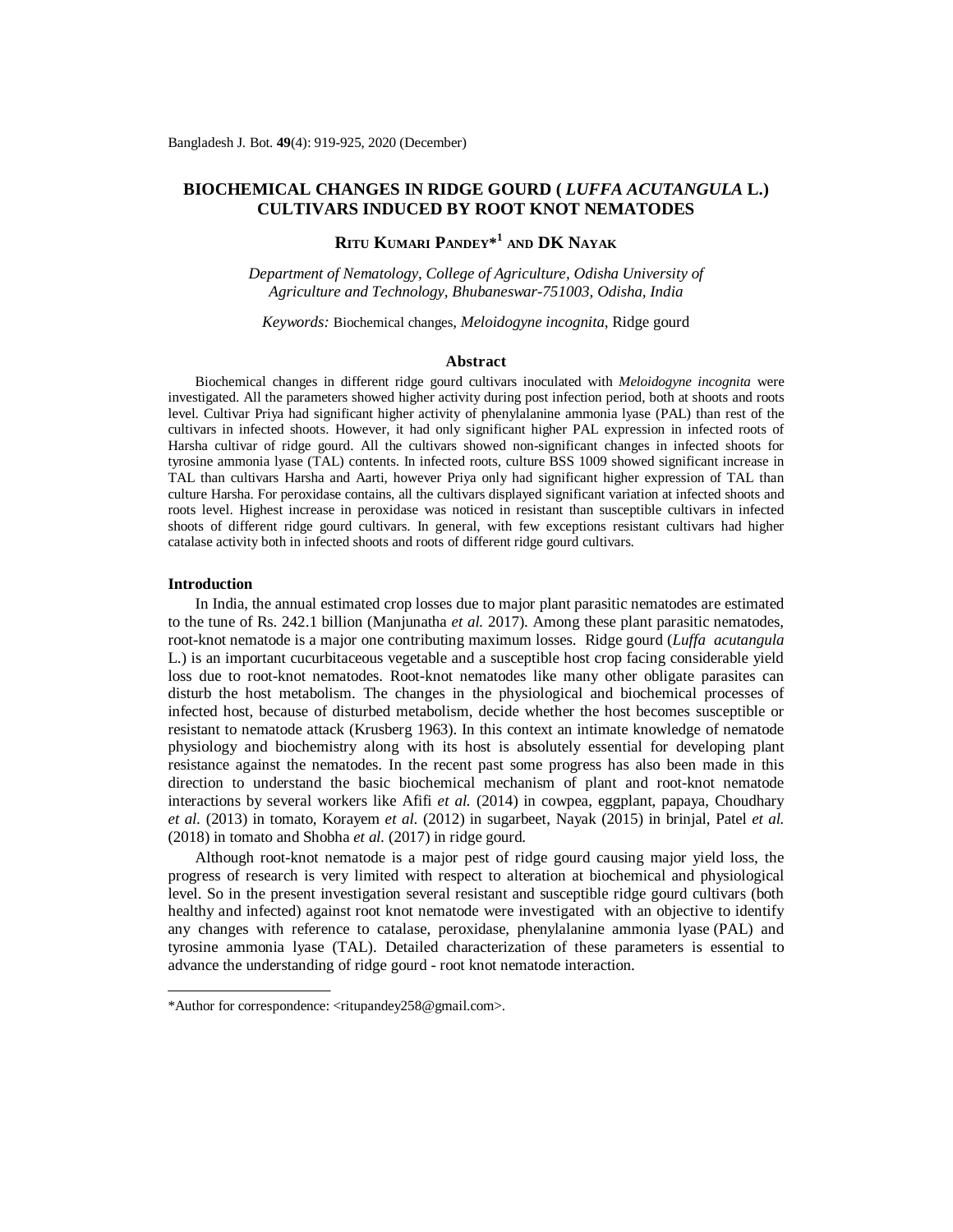# **Materials and Methods**

Several susceptible and resistant ridge gourd cultivars to root knot nematode were identified on the basis of artificial screening and the present investigation was undertaken five ridge gourd cultivars *i.e.*, Priya and BSS -1009 (resistant), Aneeta (moderately resistant), Aarti and Harsha (highly susceptible) against root knot nematode *M. incognata*. The main aim of this investigation is to find out the changes if any, with respect to catalase, peroxidase, phenylalanine ammonia lyase (PAL) and tyrosine ammonia lyase (TAL) contents in relation to ridge gourd resistant and susceptible cultivars inoculated with root knot nematode*, Meloidogyne incognita.* Cultivars of ridge gourd were sown in 15 cm diameter earthen pots filled with steam sterilized soil separately. A week after germination, one seedling per pot was retained and inoculated with axenised suspension of approximately 1000  $J_2$  of *M. incognita* per seedling per pot. A set of uninoculated plants was used as a control. Healthy and inoculated plants were harvested at 45 days after planting. Then the shoots were surface sterilized in  $1\%$  HgCl<sub>2</sub> solution followed by repeated washing with distilled water. The harvested shoots were dried on blotting paper and kept separately for biochemical analysis. The following chemical compositions were estimated by different methods.

Borate buffer of 0.5, 0.2 ml enzyme solution and 1.3 ml water were pipetted out in a test tube. The reaction was initiated by the addition of 1 ml L-phenylalanine solution. It was then incubated for 30 - 60 min at  $32^{\circ}$ C. The reaction was stopped by the addition of 1 M trichloroacetic acid. Then a control was run in which phenylalanine was added after trichloroacetic acid. The absorbance was measured at 290 nm and a standard graph was prepared for trans cinnamic acid.

Leaf samples (200 mg) were homogenized in 2 ml of 25 mm borate buffer, pH 8.8 containing 2 µl β-mercaptoethanol and a pinch of polyvinyl polypyrrolidone (PVP). The homogenate was filtered through the cheese cloth, centrifuged at  $12,000 \times g$  for 10 min and the supernatant was used for enzyme activity. One unit of the enzyme was defined as increase in absorbance of one unit per min. The activity of the enzyme was expressed as units per mg of soluble protein. All the steps described under PAL can be used to measure the TAL, except that the phenylalanine replaced by tyrosine. The p-coumeric acid is extracted from reaction mixture with ether and its concentration measured at 333 nm or alternatively at 650 nm using FCR.

Peroxidase enzyme activity was determined by following decrease in A420 for 1.5 ml of a reaction mixture containing 0.45 ml of 0.1 M phosphate buffer (pH 7.0), 0.75 ml of guaiacol (8 mM), 0.25 ml solution  $H_2O_2$  (18 mM) and 50 µl crude enzyme extract. Enzyme activity was calculated using extinction coefficient of 25 mM/cm.

The assay mixture contained 0.5 ml of hydrogen peroxide, 1 ml of buffer and 0.4 ml of water. 0.2 ml of the enzyme was added to initiate the reaction. Dichromate/acetic acid regent of 2 ml was added after 0, 30, 60 and 90 sec of incubation. To the control tube the enzyme was added after the addition of the acid reagent. The tubes were then heated for 10 min. and then colour developed was read at 610 nm. The activity of catalase was expressed as micromoles of  $H_2O_2$  decomposed/ min/mg protein.

Data were represented by means  $\pm$  SE of five individual treatments with three replications per treatment. Variance analysis was done by ANOVA following completely randomized design (CRD) design at  $p \le 0.05$ .

### **Results and Discussion**

Phenylalanine ammonia lyase (PAL) contents in the resistant and susceptible ridge gourd cultivars as influenced by root knot nematode, *Meloidogyne incognita* are presented in Table 1. The t-cinnamic acid measured as µmoles per mg protein per minute of fresh shoots extract. The values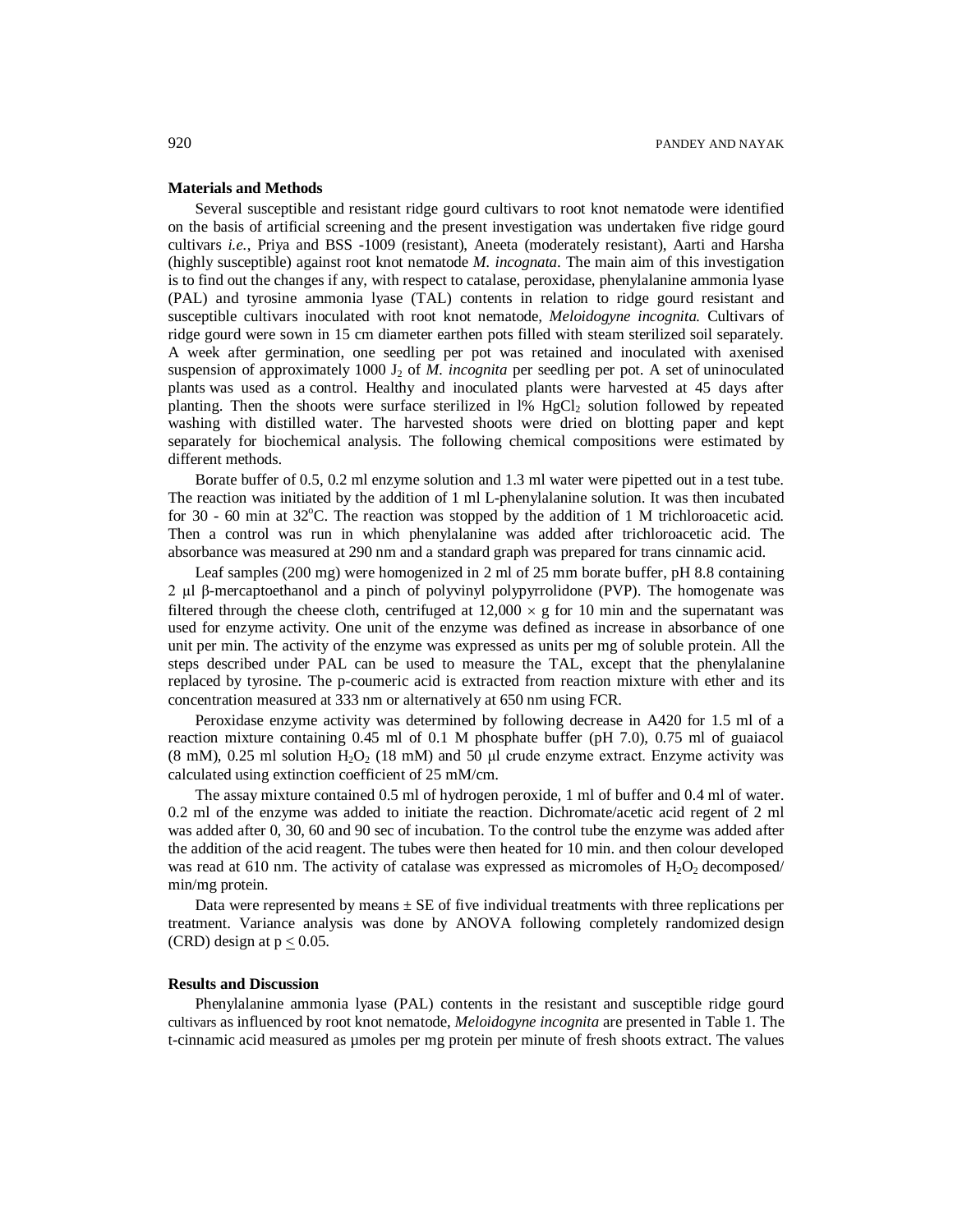were 0.98, 0.83, 0.82, 0.81 and 0.83 µmoles t-cinnamic acid/mg protein/min in Priya, BSS-1009, Aneeta, Aarti and Harsha, respectively in the healthy cultivars. In the inoculated shoots these values increased many-folds to 2.77, 1.03, 1.04, 1.01 and 0.95 µmoles t-cinnamic acid/mg protein/min, respectively registering 182.65, 24.09, 26.82, 24.69 and 14.45 per cent enhancement over control.

|            |                 | Phenylalanine ammonia lyase content in umoles t-cinnamic acid/mg protein/min |              |      |                                 |          |              |      |                                 |  |  |
|------------|-----------------|------------------------------------------------------------------------------|--------------|------|---------------------------------|----------|--------------|------|---------------------------------|--|--|
| Sl.<br>No. | Cultivars       |                                                                              | <b>Shoot</b> |      | Root                            |          |              |      |                                 |  |  |
|            |                 | Infected                                                                     | Healthy      |      | Mean Increase/                  | Infected | Healthy Mean |      | Increase/                       |  |  |
|            |                 | $\rm(D)$                                                                     | (H)          |      | decrease over<br>healthy $(\%)$ | $\rm(D)$ | (H)          |      | decrease over<br>healthy $(\%)$ |  |  |
| 01         | Priya           | 2.77                                                                         | 0.98         | 1.87 | 182.65                          | 2.20     | 1.93         | 2.06 | 13.98                           |  |  |
| 02         | <b>BSS-1009</b> | 1.03                                                                         | 0.83         | 0.93 | 24.09                           | 2.56     | 2.05         | 2.30 | 24.87                           |  |  |
| 03         | Aneeta          | 1.04                                                                         | 0.82         | 0.93 | 26.82                           | 2.50     | 1.71         | 2.10 | 46.19                           |  |  |
| 04         | Aarti           | 1.01                                                                         | 0.81         | 0.91 | 24.69                           | 2.07     | 1.82         | 1.94 | 13.73                           |  |  |
| 05         | Harsha          | 0.95                                                                         | 0.83         | 0.89 | 14.45                           | 1.80     | 0.92         | 1.36 | 95.65                           |  |  |
|            | $SE(m)$ ±       | 0.200                                                                        | 0.077        |      |                                 | 0.204    | 0.267        |      |                                 |  |  |
|            | CD(0.05)        | 0.548                                                                        | 0.211        |      |                                 | 0.559    | 0.074        |      |                                 |  |  |

**Table 1. Estimation of phenylalanine ammonia lyase contents in the resistant/susceptible ridge gourd**  cultivars **as influenced by root knot nematode,** *M. incognita.*

It was measured as µmoles of t-cinnamic acid formed per mg protein per minute of fresh roots extract. These were 1.93, 2.05, 1.71, 1.82 and 0.92 µmoles t-cinnamic acid/mg protein/min in Priya, BSS-1009, Aneeta, Aarti and Harsha, respectively in healthy cultivars. In the inoculated roots these values increased substantially to 2.20, 2.56, 2.50, 2.07 and 1.80 µmoles t-cinnamic acid/mg protein/min, respectively, registering 13.98, 24.87, 46.19, 13.73 and 95.65% enhancement over control.

Estimation of tyrosine ammonia lyase (TAL) contents in the resistant and susceptible ridge gourd cultivars influenced by root knot nematode, *M. incognita* is presented in Table 2. The activity of TAL was calculated as µmoles of p-coumaric acid formed per mg protein/min of fresh shoots. In the healthy shoots the activities were recorded as 0.93, 0.97, 0.93, 0.81 and 0.81 µmoles t-cinnamic acid/mg protein/min in Priya, BSS-1009, Aneeta, Aarti and Harsha, respectively but in the nematode infected shoots the amounts increased remarkably by 5.10, 87.62, 73.11, 90.12 and 13.58%, respectively over control.

The activity of TAL was calculated as umoles of p-coumaric acid formed per mg protein/min of fresh roots. In the healthy roots the activities were recorded as 1.71, 1.17, 0.95, 0.82 and 0.91 µmoles t-cinnamic acid/mg protein/min in Priya, BSS-1009, Aneeta, Aarti and Harsha cultivars respectively, but in the nematode infected roots the amounts increased several-folds by 31.57, 103.41, 107.36, 121.95 and 78.02%, respectively over control.

In this study higher activity of enzymes PAL and TAL were recorded in both shoots as well as roots of ridge gourd cultivars infected by root knot nematode. Cultivar Priya had significant higher activity PAL than rest of the cultivars in infected shoots; however it had only significant higher PAL expression than Harsha in infected roots of ridge gourd. All the cultivars showed nonsignificant changes in infected shoots for TAL contents. In infected roots, culture BSS 1009 showed significant increase in TAL than cultivars Harsha and Aarti, however Priya only had significant higher expression of TAL than culture Harsha. Umamaheswari *et al*. 2005 noticed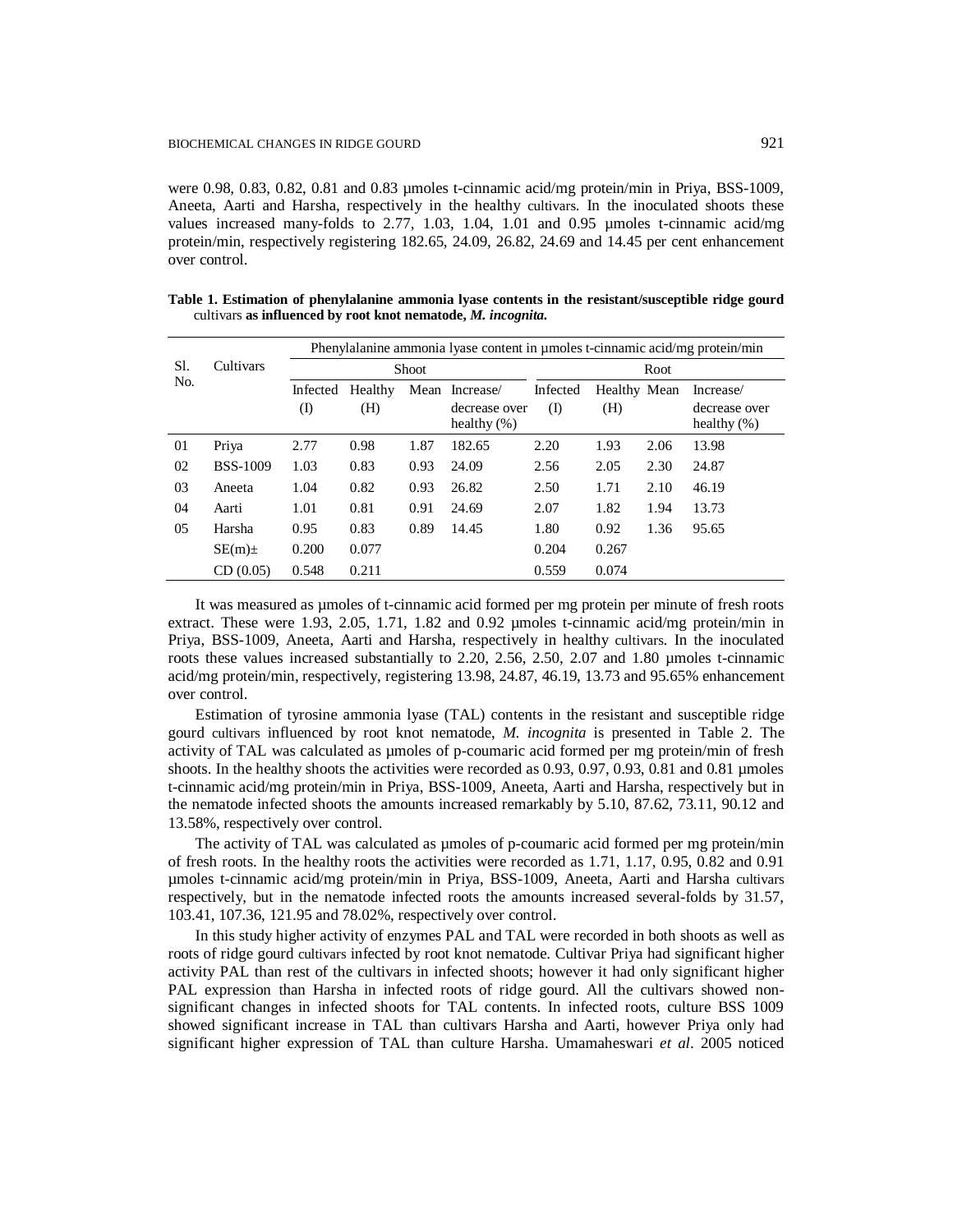higher activity of defense enzymes PAL in *M. incognita* treated plants compared to untreated plants. Nayak and Pandey 2016 also reported elevated level of PAL and TAL activities in studied cultivars of brinjal during post infection period. Mote et al. 1990 found higher activities of PAL and TAL in inoculated than un-inoculated roots and shoots samples cultivars and the values for resistant variety were considerably higher than the corresponding samples from the susceptible variety of tomato.

| Sl.            | Cultivars       | Tyrosine ammonia ayase (TAL) content umoles of p-coumaric acid formed per mg<br>protein/min |                |      |                                              |                 |                |      |                                              |  |
|----------------|-----------------|---------------------------------------------------------------------------------------------|----------------|------|----------------------------------------------|-----------------|----------------|------|----------------------------------------------|--|
| N <sub>o</sub> |                 |                                                                                             | <b>Shoot</b>   |      | Root                                         |                 |                |      |                                              |  |
|                |                 | Infected<br>(I)                                                                             | Healthy<br>(H) | Mean | Increase/<br>decrease over<br>healthy $(\%)$ | Infected<br>(I) | Healthy<br>(H) | Mean | Increase/<br>decrease over<br>healthy $(\%)$ |  |
| 01             | Priya           | 1.03                                                                                        | 0.93           | 0.98 | 5.10                                         | 2.25            | 1.71           | 1.98 | 31.57                                        |  |
| 02             | <b>BSS-1009</b> | 1.82                                                                                        | 0.97           | 1.39 | 87.62                                        | 2.38            | 1.17           | 1.98 | 103.41                                       |  |
| 03             | Aneeta          | 1.61                                                                                        | 0.93           | 1.27 | 73.11                                        | 1.97            | 0.95           | 1.46 | 107.36                                       |  |
| 04             | Aarti           | 1.54                                                                                        | 0.81           | 1.17 | 90.12                                        | 1.82            | 0.82           | 1.32 | 121.95                                       |  |
| 05             | Harsha          | 0.92                                                                                        | 0.81           | 0.86 | 13.58                                        | 1.62            | 0.91           | 1.26 | 78.02                                        |  |
|                | $SE(m)$ ±       | 0.334                                                                                       | 0.026          |      |                                              | 0.197           | 0.288          |      |                                              |  |
|                | CD(0.05)        | 0.915                                                                                       | 0.071          |      |                                              | 0.539           | 0.789          |      |                                              |  |

|  |                                                          |  |  | Table 2. Estimation of tyrosine ammonia lyase contents in the resistant/susceptible ridge gourd |  |  |
|--|----------------------------------------------------------|--|--|-------------------------------------------------------------------------------------------------|--|--|
|  | cultivars influenced by root knot nematode, M. incognita |  |  |                                                                                                 |  |  |

The enhanced activity of both the enzymes and appearance of aromatic amino acids like tyrosine and phenylalanine in inoculated samples appears to be interesting and significant. These amino acids are known to have significant role in lignifications. Both t-cinammic acid and Pcoumaric acids, the product of TAL and PAL activities, respectively are lignin precursors and play significant role in defense mechanism.

Estimation of peroxidase contents in the resistant and susceptible ridge gourd cultivars influenced by root knot nematode, *M. incognita* are presented in Table 3. The increased peroxidase activity was observed in nematode inoculated shoots samples of both susceptible and resistant ridge gourd cultivars, but higher enzymatic activity was recorded in resistant cultivars and registered 35.34, 20.58, 19.83, 8.92 and 50.47% increase over control in the cultivars Priya, BSS-1009, Aneeta, Aarti and Harsha, respectively. The increased peroxidase activity was observed in nematode inoculated roots samples of both susceptible and resistant ridge gourd cultivars, but higher enzymatic activity was recorded in resistant cultivars and registered 67.58, 86.26, 77.21, 53.01 and 54.91% increase over control in the cultivars Priya, BSS-1009, Aneeta, Aarti and Harsha, respectively.

Estimation of catalase contents in the resistant/susceptible ridge gourd cultivars influenced by root knot nematode, *M. incognita* is presented in Table 4. The catalase activity was increased by 25.42, 32.74, 24.25, 33.90 and 53.34% in case of nematode inoculated cultivar, Priya, BSS-1009, Aneeta, Aarti and Harsha, respectively. Whereas, its activity was increased considerably in resistant cultivars inoculated with root-knot nematode over control. The formation of giant cells and galls in plants, susceptible to the endoparasitic nematode was a function of increased level of auxin (Giebel 1973).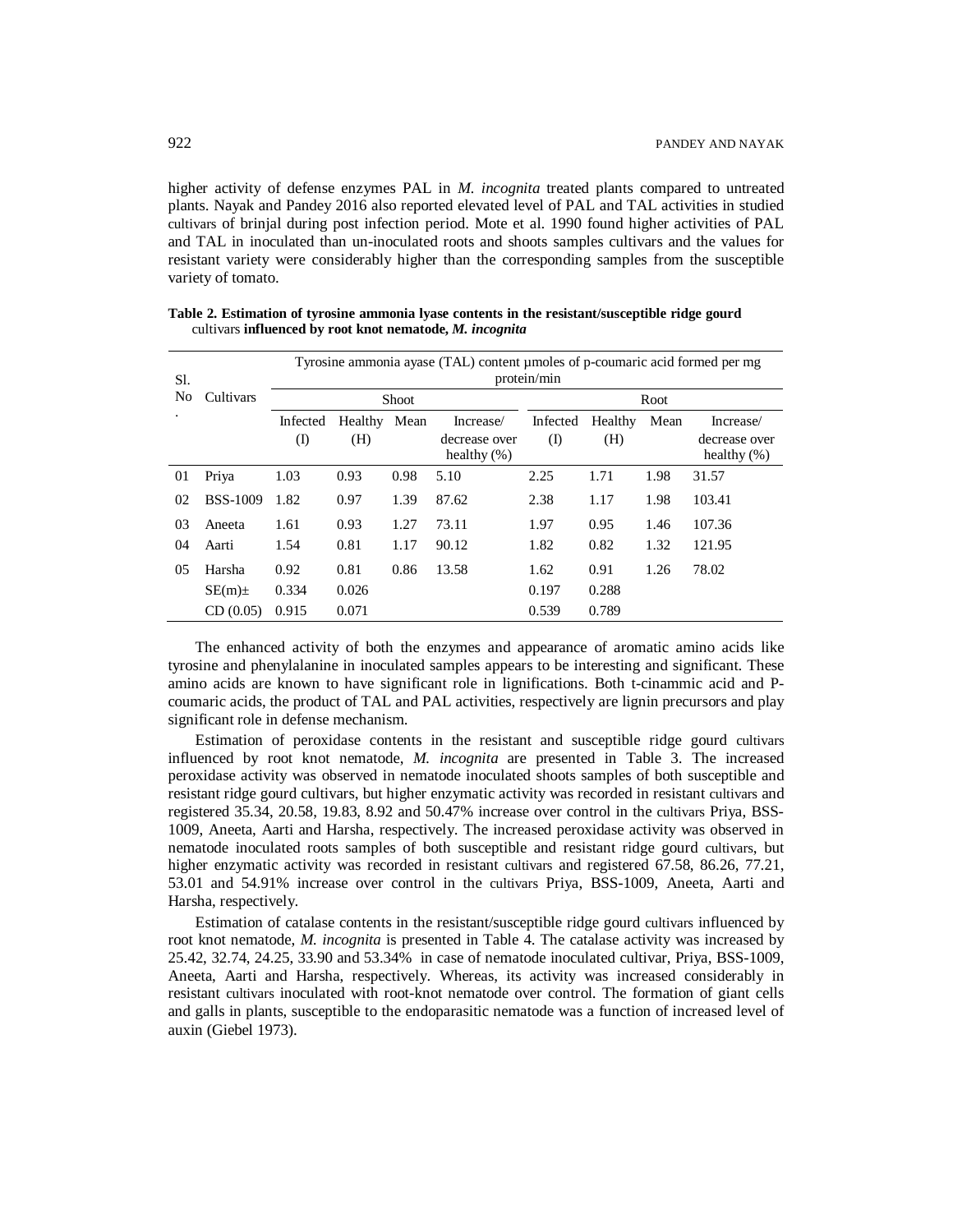The catalase activity increased by 7.76, 14.39, 46.51, 57.44 and 52.83% in case of nematode inoculated cultivars, Priya, BSS-1009, Aneeta, Aarti and Harsha, respectively. Whereas its activity was increased considerably in resistant cultivars inoculated with root-knot nematode over control. The catalase activity in inoculated cultivars increased by 18.87, 14.54, 8.19, 8.14 and 9.17 units/mg protein/min and was decreased in healthy cultivars.

|            | Cultivars       | Peroxidase content in units/mg protein/min |                              |              |                                              |           |                              |        |                                              |  |  |
|------------|-----------------|--------------------------------------------|------------------------------|--------------|----------------------------------------------|-----------|------------------------------|--------|----------------------------------------------|--|--|
| Sl.<br>No. |                 |                                            |                              | <b>Shoot</b> |                                              | Root      |                              |        |                                              |  |  |
|            |                 | $\rm (I)$                                  | Infected Healthy Mean<br>(H) |              | Increase/<br>decrease over<br>healthy $(\%)$ | $\rm (I)$ | Infected Healthy Mean<br>(H) |        | Increase/<br>decrease over<br>healthy $(\%)$ |  |  |
| 01         | Priya           | 63.99                                      | 47.28                        |              | 55.63 35.34                                  | 126.81    | 75.67                        | 101.24 | 67.58                                        |  |  |
| 02         | <b>BSS-1009</b> | 76.69                                      | 63.60                        | 70.14        | 20.58                                        | 117.16    | 62.9                         | 96.41  | 86.26                                        |  |  |
| 03         | Aneeta          | 82.36                                      | 68.73                        | 75.54        | 19.83                                        | 103.30    | 58.29                        | 80.79  | 77.21                                        |  |  |
| 04         | Aarti           | 54.46                                      | 50.00                        | 52.23 8.92   |                                              | 122.64    | 80.15                        | 101.39 | 53.01                                        |  |  |
| 05         | Harsha          | 60.61                                      | 40.28                        | 50.44 50.47  |                                              | 115.47    | 74.54                        | 95.01  | 54.91                                        |  |  |
|            | $SE(m)$ ±       | 0.311                                      | 4.938                        |              |                                              | 0.350     | 0.493                        |        |                                              |  |  |
|            | CD(0.05)        | 0.852                                      | 13.535                       |              |                                              | 0.959     | 1.351                        |        |                                              |  |  |

**Table 3. Estimation of peroxidase contents in the resistant/susceptible ridge gourd** cultivars **influenced by root knot nematode,** *M. incognita.*

**Table 4. Estimation of catalase contents in the resistant/susceptible ridge gourd** cultivars **influenced by root knot nematode,** *M. incognita.*

|            |                 | Catalase content in units/mg protein/min |       |              |                                                           |          |                         |       |                                              |  |  |
|------------|-----------------|------------------------------------------|-------|--------------|-----------------------------------------------------------|----------|-------------------------|-------|----------------------------------------------|--|--|
| Sl.<br>No. | Cultivars       |                                          |       | <b>Shoot</b> |                                                           | Root     |                         |       |                                              |  |  |
|            |                 | Infected<br>(I)                          | (H)   |              | Healthy Mean Increase/<br>decrease over<br>healthy $(\%)$ | $\rm(D)$ | Infected Healthy<br>(H) | Mean  | Increase/<br>decrease over<br>healthy $(\%)$ |  |  |
| 01         | Priya           | 9.62                                     | 7.67  | 8.64         | 25.42                                                     | 18.87    | 17.51                   | 18.19 | 7.76                                         |  |  |
| 02         | <b>BSS-1009</b> | 9.73                                     | 7.33  | 8.53         | 32.74                                                     | 14.54    | 12.71                   | 13.62 | 14.39                                        |  |  |
| 03         | Aneeta          | 13.01                                    | 10.47 | 11.74        | 24.25                                                     | 8.19     | 5.59                    | 6.89  | 46.51                                        |  |  |
| 04         | Aarti           | 7.03                                     | 5.25  | 6.14         | 33.90                                                     | 8.14     | 5.17                    | 6.65  | 57.44                                        |  |  |
| 05         | Harsha          | 6.18                                     | 4.03  | 5.10         | 53.34                                                     | 9.17     | 6.00                    | 7.58  | 52.83                                        |  |  |
|            | $SE(m)$ ±       | 0.176                                    | 0.298 |              |                                                           | 0.204    | 0.221                   |       |                                              |  |  |
|            | CD(0.05)        | 0.482                                    | 0.816 |              |                                                           | 0.559    | 0.605                   |       |                                              |  |  |

The results indicated an elevated level of peroxidase and catalase activities during postinfection period. For peroxidase contains, all the cultivars displayed significant variation at infected shoots and roots level. Highest increase in peroxidase was noticed in resistant than susceptible cultivars in infected shoots of different ridge gourd cultivars. In general, with few exceptions resistant cultivars had higher catalase activity both in infected shoots and roots of different ridge gourd cultivars. The increase in level of peroxidase activities was reported by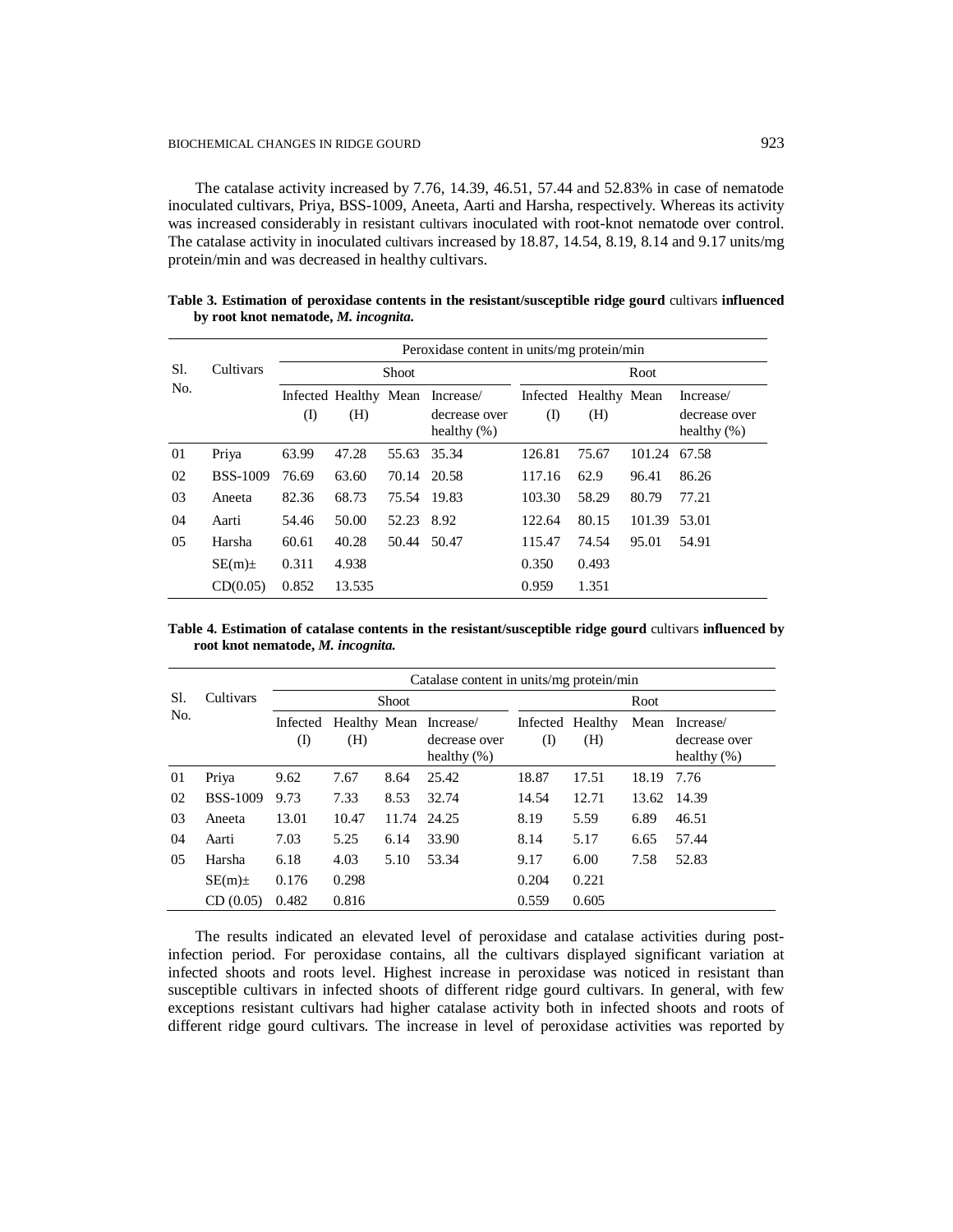Mohanty *et al*. (1988), Kalirasan *et al*. (2006), Chawla and Pankaj (2007), Nayak and Pandey (2016) in different crops. This increase in peroxidase activity was possible due to synthesis of new iso enzymes as a response to nematode infection. Rani *et al*. (2008) and Sundharaiya *et al*. (2011) found higher peroxides level in resistant cultivars as compared to susceptible cultivars of tamato in different investigation. Peroxidase is often cited as one of the key enzymes require for lignin biosynthesis and phenol metabolism. Further superoxide radicals and singlet  $O<sub>2</sub>$  can be generated from NADH and  $H_2O_2$  through the action of catalase and peroxidase, respectively, which are linked with resistant reactions of the host plant.

Here higher activity of enzymes PAL and TAL was recorded in shoots as well as roots of ridge gourd cultivars infected with root knot nematode. Both t-cinammic acid and P-coumaric acids the product of TAL and PAL activities, respectively is lignin precursors and play significant role in defense mechanism. Elevated level of peroxidase and catalase activities during post-infection period was recorded in shoots as well as roots of ridge gourd cultivars. This increase in peroxidase activity might be due to synthesis of new isoenzymes as a response to nematode infection. Peroxidase is often cited as one of the key enzymes require for lignin biosynthesis and phenol metabolism. Further superoxide radicals and singlet  $O_2$  can be generated from NADH and H<sub>2</sub>O<sub>2</sub> through the action of catalase and peroxidase, respectively which are linked with resistant reactions of the host plant.

It can be inferred from the present study that the root knot nematode *Meloidogyne incognita*  induce major biochemical changes in plants. Understanding the biochemical and molecular basis of plant nematode interaction will help us in identifying new targets to intervene with nematode parasitism and develop novel strategies to combat them. The information generated from this investigation can be manipulated through advanced biotechnological research for planning suitable management strategies. The present study provides same basic information relating to hostpathogen interaction and biochemical mechanism of resistance. The above knowledge of physiological and bio-chemical events during the post-infection period have initiated search for molecules, which can trigger the function of enzymes involve in hyper sensitive response, production of phytoallexins lignin or other secondary metabolites which are detrimental to nematode feeding and development.

Finally, the present investigation clearly indicated that M*eloidogyne incognita* played key role in altering the normal physiology and biochemical processes of the tested host plant. Detailed characterization of these parameters is essential to advance the understanding of ridge gourd - root knot nematode interaction and complicated areas of the biochemical mechanisms. This information would be of greatly helpful to plant breeders and nematologists for development of new resistant ridge gourd against root knot nematode, also formulating new management strategy.

#### **References**

- Afifi AMR, Al-Sayed AA, Mahfoud NAM and Farahat AA 2014. Enzymatic and non-enzymatic oxidants and antioxidants involved in defense mechanisms against root-knot, reniform and citrus nematodes in their hosts. Egypt. J. Agronematol. **13**(1): 172-188.
- Chawla G and Pankaj 2007. Biochemical basis of resistance in chickpea varieties against the root- knot nematode, *Meloidogyne incognita*. Indian J. Nematol. **37**(1): 105.
- Choudhary K, Chawla N, Kaur S and Jindal S 2013. Analysis of biochemical parameters in tomato fruits before and after inoculation with root knot nematode (*Meloydogyne incognita*). Vegetable Science **40**(2):178-181.
- Giebel J 1973. Enzyme phenylalanine ammonia lyase (PAL) and tyrosine ammonia lyase (TAL) activities in potato roots and their significance in potato resistant to *Heterodera rostochiensis*. Nematologica **19**(1): 1-6.